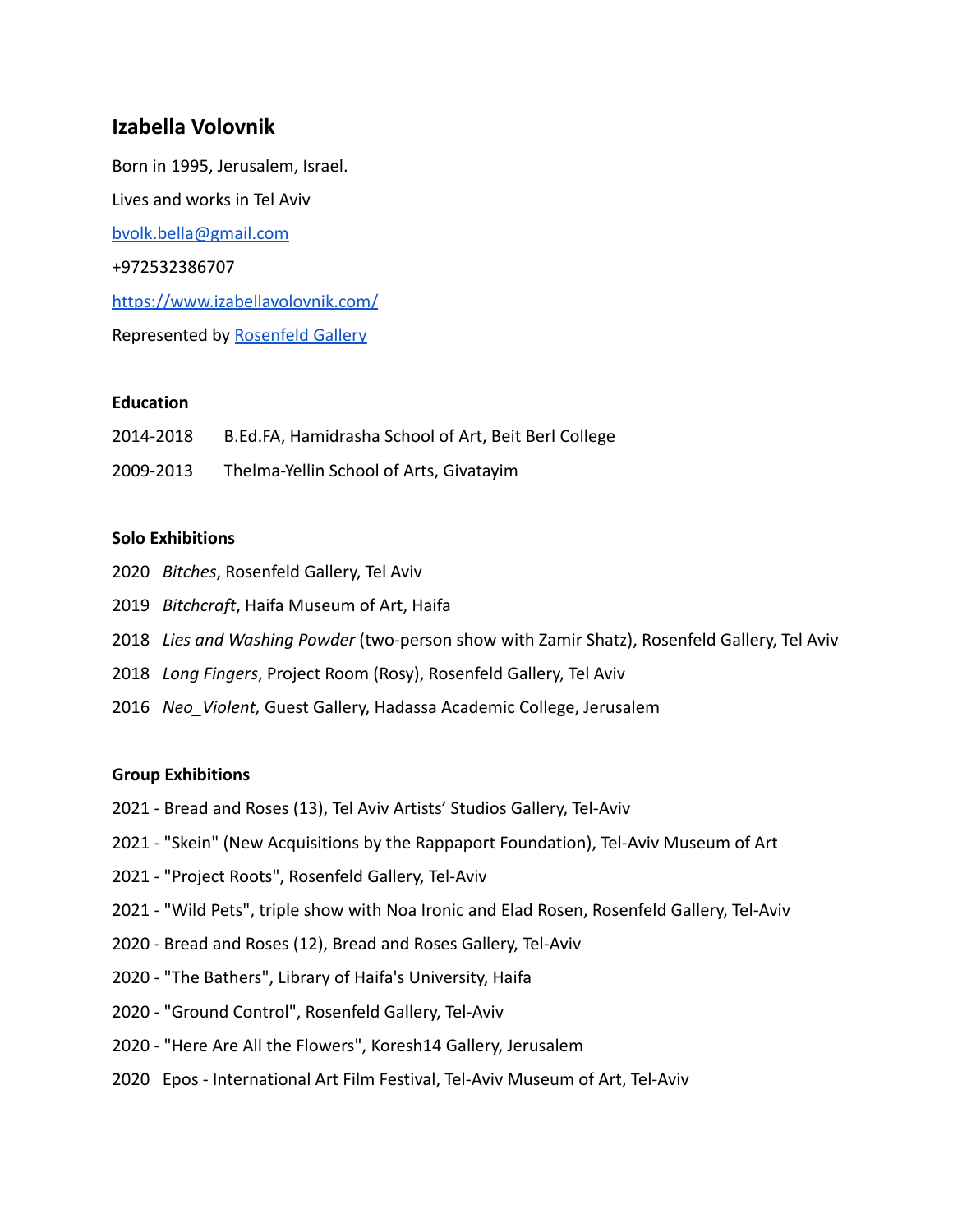- 2020 Memorandum of Understanding, Rosenfeld Gallery, Tel-Aviv
- 2019 Lighthouse x Hotel Utopia x Fresh Paint, Brown Hotel, Tel-Aviv
- 2019 Zoom 2019 -Young Israeli Artists, Museum of Natural History, Tel-Aviv
- 2018 "Shop it!", Haifa Museum of Art, Haifa
- 2018 "Hanky & Powder Puff", Nulobaz Cooperative Art Space, Tel-Aviv
- 2017 "Six Days Se7en Sins", Indie Gallery, Tel-Aviv
- 2015 "On the Verge", Youth Department, The Israel Museum, Jerusalem

#### **Awards and Scholarships**

- 2021 Rappaport Acquisitions, Tel Aviv Museum of Art
- 2021 Corona Diaries, Herzliya Museum of Contemporary Art
- 2018 AICF- America-Israel Cultural Foundation
- 2018 Dean award of excellence, Hamidrasha School of Art
- 2017 Dean award of excellence, Hamidrasha School of Art
- 2015 Youth Department, Israel Museum, Jerusalem
- 2013 Thelma-Yellin School of Arts, Givatayim

#### **Public Collections**

Haifa Museum of Art, IL Herzliya Museum of Contemporary Art, IL Rappaport Collection of Israeli Art, Tel Aviv Museum, IL

# **Bibliography / Publications (in print and media)**

["Bush" Fanzine, 2nd Issue](https://www.bushfanzine.com/post/%D7%92%D7%9C%D7%A8%D7%99%D7%94-3), December 31, 2021. *[Artsinsquare magazine](https://artsinsquare.com/issue)*, 1st Issue , August, 2021. [Studio Image Project,](https://www.friendoftheartist.com/asia-studios) *Friend of the Artist*, October 27, 2021. Avi Pitchon, ["Skein" Review](https://www.haaretz.co.il/gallery/art/artreview/1.10173078), *Haaretz*, September 2, 2021. Portfolio Team, [Rappaport Selected Acquisitions,](https://www.prtfl.co.il/archives/145673) *Portfolio*, April 18, 2021 Ziva Koort, ["Wild Pets" Review,](https://zivakoort.com/2021/04/17/%D7%97%D7%99%D7%95%D7%AA-%D7%9E%D7%97%D7%9E%D7%93-%D7%90%D7%9C%D7%A2%D7%93-%D7%A8%D7%95%D7%96%D7%9F-%D7%90%D7%99%D7%96%D7%91%D7%9C%D7%94-%D7%95%D7%95%D7%9C%D7%95%D7%91%D7%A0%D7%99%D7%A7-%D7%A0/) *Beyond the Mirror Art Blog*, April 17, 2021.